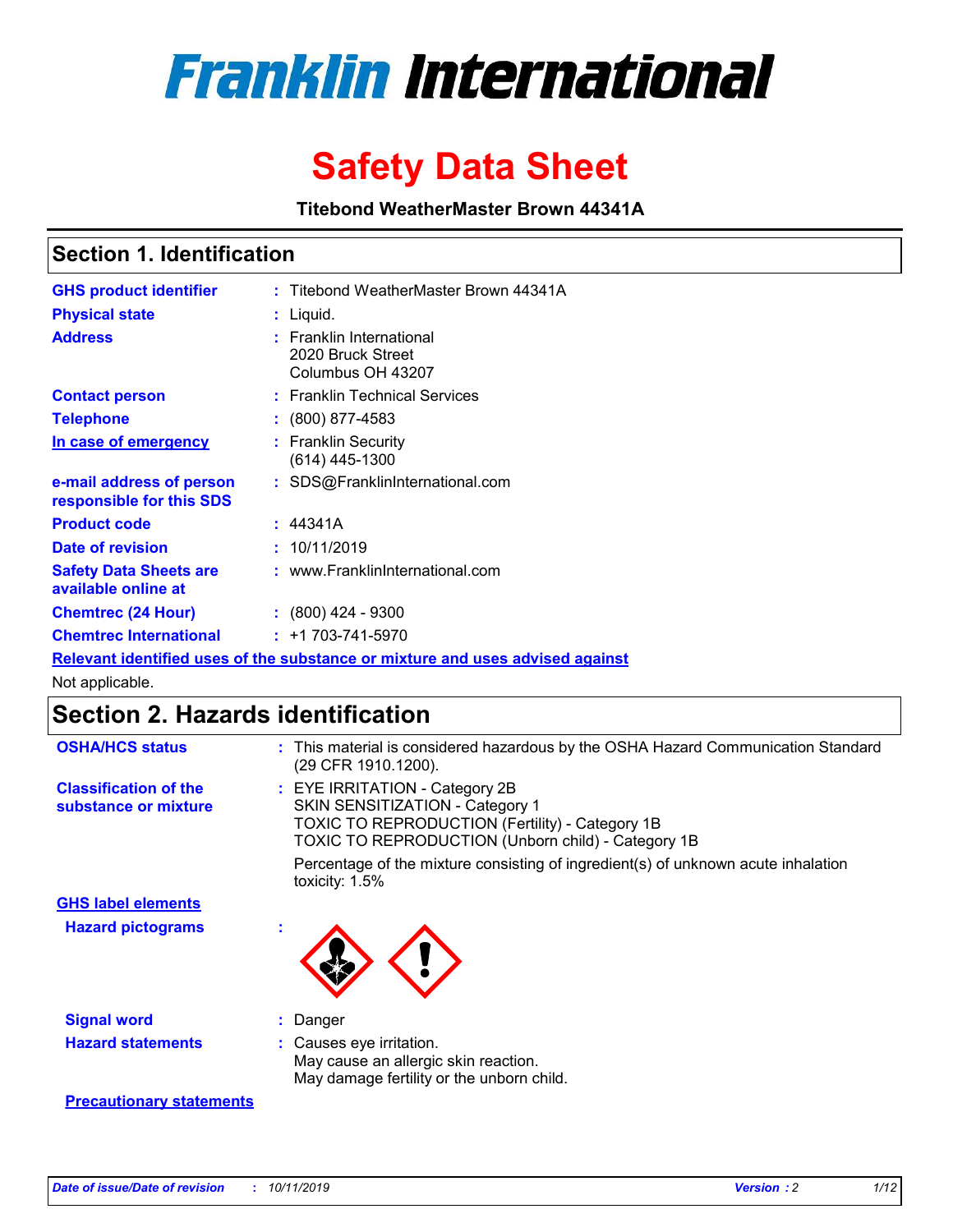### **Section 2. Hazards identification**

| <b>Prevention</b>                          | : Obtain special instructions before use. Do not handle until all safety precautions have<br>been read and understood. Wear protective gloves. Wear eye or face protection.<br>Wear protective clothing. Avoid breathing vapor. Wash hands thoroughly after handling.<br>Contaminated work clothing must not be allowed out of the workplace.                                                        |
|--------------------------------------------|------------------------------------------------------------------------------------------------------------------------------------------------------------------------------------------------------------------------------------------------------------------------------------------------------------------------------------------------------------------------------------------------------|
| <b>Response</b>                            | : IF exposed or concerned: Get medical attention. IF ON SKIN: Wash with plenty of<br>soap and water. Wash contaminated clothing before reuse. If skin irritation or rash<br>occurs: Get medical attention. IF IN EYES: Rinse cautiously with water for several<br>minutes. Remove contact lenses, if present and easy to do. Continue rinsing. If eye<br>irritation persists: Get medical attention. |
| <b>Storage</b>                             | : Store locked up.                                                                                                                                                                                                                                                                                                                                                                                   |
| <b>Disposal</b>                            | : Dispose of contents and container in accordance with all local, regional, national and<br>international regulations.                                                                                                                                                                                                                                                                               |
| <b>Hazards not otherwise</b><br>classified | : Product generates methanol during cure.                                                                                                                                                                                                                                                                                                                                                            |

### **Section 3. Composition/information on ingredients**

| <b>Substance/mixture</b><br>Mixture                  |                   |                     |
|------------------------------------------------------|-------------------|---------------------|
| <b>Ingredient name</b>                               | $\frac{9}{6}$     | <b>CAS number</b>   |
| 3-aminopropyltriethoxysilane<br>Dibutyltin dilaurate | l≤3<br>$\leq 0.3$ | 919-30-2<br>77-58-7 |

Any concentration shown as a range is to protect confidentiality or is due to batch variation.

**There are no additional ingredients present which, within the current knowledge of the supplier and in the concentrations applicable, are classified as hazardous to health or the environment and hence require reporting in this section.**

**Occupational exposure limits, if available, are listed in Section 8.**

### **Section 4. First aid measures**

| <b>Description of necessary first aid measures</b> |                                                                                                                                                                                                                                                                                                                                                                                                                                                                                                                                                                                                                                                                                                                                                                           |  |  |  |
|----------------------------------------------------|---------------------------------------------------------------------------------------------------------------------------------------------------------------------------------------------------------------------------------------------------------------------------------------------------------------------------------------------------------------------------------------------------------------------------------------------------------------------------------------------------------------------------------------------------------------------------------------------------------------------------------------------------------------------------------------------------------------------------------------------------------------------------|--|--|--|
| <b>Eye contact</b>                                 | : Immediately flush eyes with plenty of water, occasionally lifting the upper and lower<br>eyelids. Check for and remove any contact lenses. Continue to rinse for at least 10<br>minutes. If irritation persists, get medical attention.                                                                                                                                                                                                                                                                                                                                                                                                                                                                                                                                 |  |  |  |
| <b>Inhalation</b>                                  | : Remove victim to fresh air and keep at rest in a position comfortable for breathing. If<br>not breathing, if breathing is irregular or if respiratory arrest occurs, provide artificial<br>respiration or oxygen by trained personnel. It may be dangerous to the person providing<br>aid to give mouth-to-mouth resuscitation. Get medical attention. If unconscious, place<br>in recovery position and get medical attention immediately. Maintain an open airway.<br>Loosen tight clothing such as a collar, tie, belt or waistband. In case of inhalation of<br>decomposition products in a fire, symptoms may be delayed. The exposed person may<br>need to be kept under medical surveillance for 48 hours.                                                       |  |  |  |
| <b>Skin contact</b>                                | : Wash with plenty of soap and water. Remove contaminated clothing and shoes. Wash<br>contaminated clothing thoroughly with water before removing it, or wear gloves.<br>Continue to rinse for at least 10 minutes. Get medical attention. In the event of any<br>complaints or symptoms, avoid further exposure. Wash clothing before reuse. Clean<br>shoes thoroughly before reuse.                                                                                                                                                                                                                                                                                                                                                                                     |  |  |  |
| <b>Ingestion</b>                                   | : Wash out mouth with water. Remove dentures if any. Remove victim to fresh air and<br>keep at rest in a position comfortable for breathing. If material has been swallowed and<br>the exposed person is conscious, give small quantities of water to drink. Stop if the<br>exposed person feels sick as vomiting may be dangerous. Do not induce vomiting<br>unless directed to do so by medical personnel. If vomiting occurs, the head should be<br>kept low so that vomit does not enter the lungs. Get medical attention. Never give<br>anything by mouth to an unconscious person. If unconscious, place in recovery position<br>and get medical attention immediately. Maintain an open airway. Loosen tight clothing<br>such as a collar, tie, belt or waistband. |  |  |  |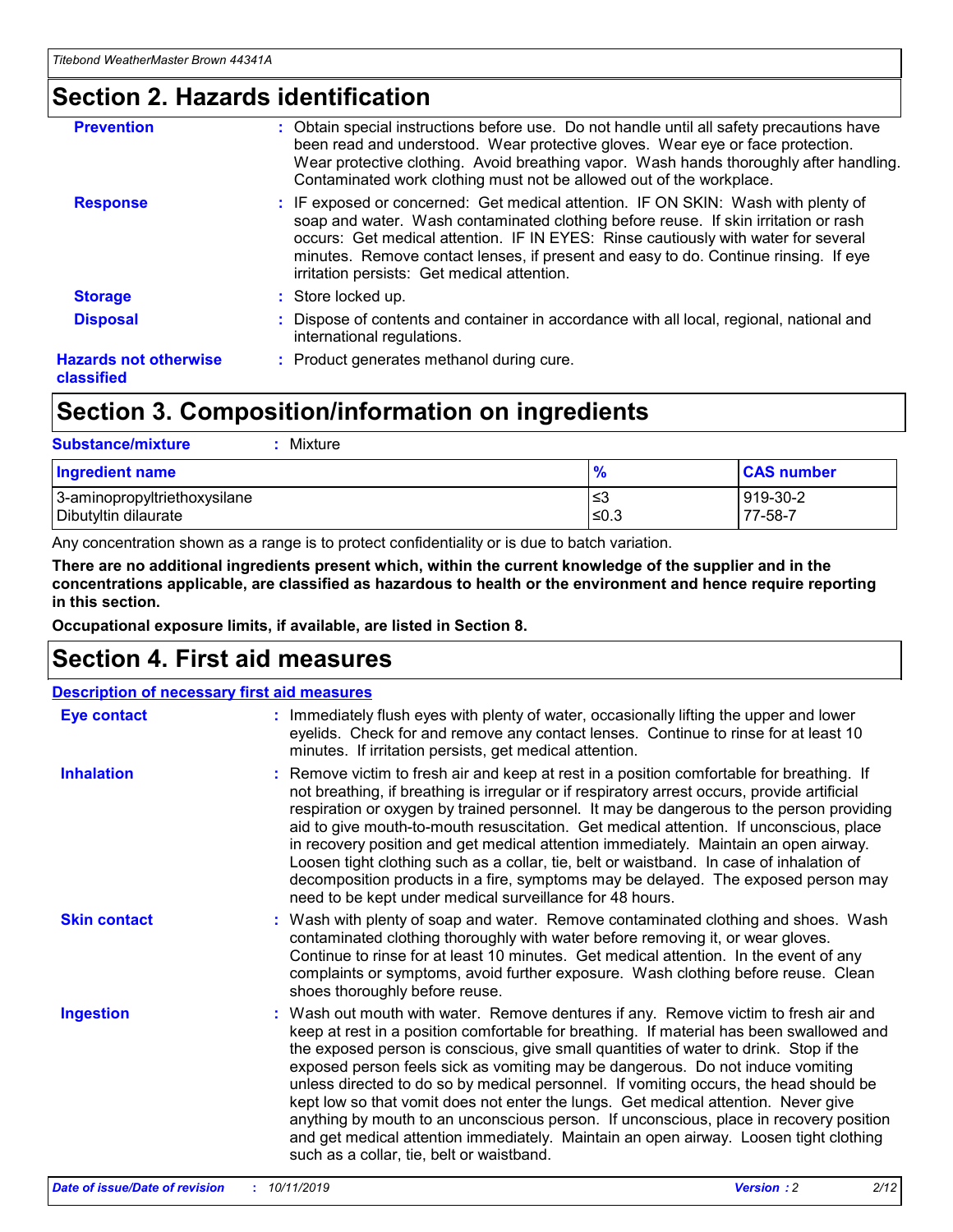## **Section 4. First aid measures**

| Most important symptoms/effects, acute and delayed |  |                                                                                                                                                                                                                                                                                                                                                                                                                 |
|----------------------------------------------------|--|-----------------------------------------------------------------------------------------------------------------------------------------------------------------------------------------------------------------------------------------------------------------------------------------------------------------------------------------------------------------------------------------------------------------|
| <b>Potential acute health effects</b>              |  |                                                                                                                                                                                                                                                                                                                                                                                                                 |
| Eye contact                                        |  | : May cause eye irritation.                                                                                                                                                                                                                                                                                                                                                                                     |
| <b>Inhalation</b>                                  |  | : No known significant effects or critical hazards.                                                                                                                                                                                                                                                                                                                                                             |
| <b>Skin contact</b>                                |  | : May cause skin irritation.                                                                                                                                                                                                                                                                                                                                                                                    |
| <b>Ingestion</b>                                   |  | : No known significant effects or critical hazards.                                                                                                                                                                                                                                                                                                                                                             |
| Over-exposure signs/symptoms                       |  |                                                                                                                                                                                                                                                                                                                                                                                                                 |
| <b>Eye contact</b>                                 |  | : Adverse symptoms may include the following:<br>irritation<br>watering<br>redness                                                                                                                                                                                                                                                                                                                              |
| <b>Inhalation</b>                                  |  | : Adverse symptoms may include the following:<br>reduced fetal weight<br>increase in fetal deaths<br>skeletal malformations                                                                                                                                                                                                                                                                                     |
| <b>Skin contact</b>                                |  | : Adverse symptoms may include the following:<br>irritation<br>redness<br>reduced fetal weight<br>increase in fetal deaths<br>skeletal malformations                                                                                                                                                                                                                                                            |
| <b>Ingestion</b>                                   |  | : Adverse symptoms may include the following:<br>reduced fetal weight<br>increase in fetal deaths<br>skeletal malformations                                                                                                                                                                                                                                                                                     |
|                                                    |  | <b>Indication of immediate medical attention and special treatment needed, if necessary</b>                                                                                                                                                                                                                                                                                                                     |
| <b>Notes to physician</b>                          |  | : In case of inhalation of decomposition products in a fire, symptoms may be delayed.<br>The exposed person may need to be kept under medical surveillance for 48 hours.                                                                                                                                                                                                                                        |
| <b>Specific treatments</b>                         |  | : No specific treatment.                                                                                                                                                                                                                                                                                                                                                                                        |
| <b>Protection of first-aiders</b>                  |  | : No action shall be taken involving any personal risk or without suitable training. If it is<br>suspected that fumes are still present, the rescuer should wear an appropriate mask or<br>self-contained breathing apparatus. It may be dangerous to the person providing aid to<br>give mouth-to-mouth resuscitation. Wash contaminated clothing thoroughly with water<br>before removing it, or wear gloves. |

**See toxicological information (Section 11)**

### **Section 5. Fire-fighting measures**

| <b>Extinguishing media</b>                             |                                                                                                                                                                                                     |
|--------------------------------------------------------|-----------------------------------------------------------------------------------------------------------------------------------------------------------------------------------------------------|
| <b>Suitable extinguishing</b><br>media                 | : Use an extinguishing agent suitable for the surrounding fire.                                                                                                                                     |
| <b>Unsuitable extinguishing</b><br>media               | : None known.                                                                                                                                                                                       |
| <b>Specific hazards arising</b><br>from the chemical   | : In a fire or if heated, a pressure increase will occur and the container may burst.                                                                                                               |
| <b>Hazardous thermal</b><br>decomposition products     | : Decomposition products may include the following materials:<br>carbon dioxide<br>carbon monoxide<br>nitrogen oxides<br>metal oxide/oxides                                                         |
| <b>Special protective actions</b><br>for fire-fighters | : Promptly isolate the scene by removing all persons from the vicinity of the incident if<br>there is a fire. No action shall be taken involving any personal risk or without suitable<br>training. |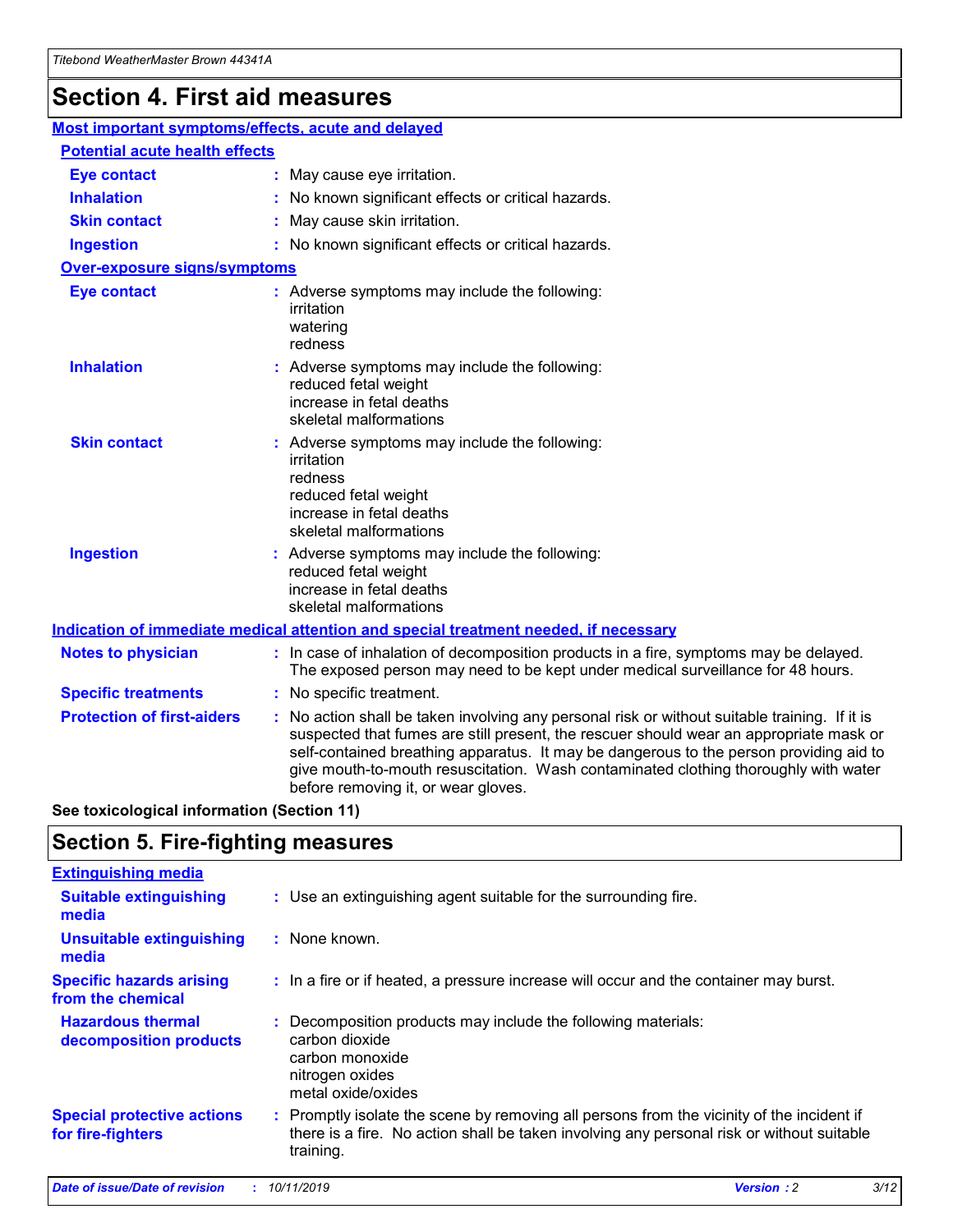### **Section 5. Fire-fighting measures**

**Special protective equipment for fire-fighters** Fire-fighters should wear appropriate protective equipment and self-contained breathing **:** apparatus (SCBA) with a full face-piece operated in positive pressure mode.

### **Section 6. Accidental release measures**

#### **Personal precautions, protective equipment and emergency procedures**

| For non-emergency<br>personnel                               | : No action shall be taken involving any personal risk or without suitable training.<br>Evacuate surrounding areas. Keep unnecessary and unprotected personnel from<br>entering. Do not touch or walk through spilled material. Avoid breathing vapor or mist.<br>Provide adequate ventilation. Wear appropriate respirator when ventilation is<br>inadequate. Put on appropriate personal protective equipment.                                                                                                                                                                                                                                                                                             |
|--------------------------------------------------------------|--------------------------------------------------------------------------------------------------------------------------------------------------------------------------------------------------------------------------------------------------------------------------------------------------------------------------------------------------------------------------------------------------------------------------------------------------------------------------------------------------------------------------------------------------------------------------------------------------------------------------------------------------------------------------------------------------------------|
|                                                              | For emergency responders : If specialized clothing is required to deal with the spillage, take note of any information in<br>Section 8 on suitable and unsuitable materials. See also the information in "For non-<br>emergency personnel".                                                                                                                                                                                                                                                                                                                                                                                                                                                                  |
| <b>Environmental precautions</b>                             | : Avoid dispersal of spilled material and runoff and contact with soil, waterways, drains<br>and sewers. Inform the relevant authorities if the product has caused environmental<br>pollution (sewers, waterways, soil or air).                                                                                                                                                                                                                                                                                                                                                                                                                                                                              |
| <b>Methods and materials for containment and cleaning up</b> |                                                                                                                                                                                                                                                                                                                                                                                                                                                                                                                                                                                                                                                                                                              |
| <b>Small spill</b>                                           | : Stop leak if without risk. Move containers from spill area. Dilute with water and mop up<br>if water-soluble. Alternatively, or if water-insoluble, absorb with an inert dry material and<br>place in an appropriate waste disposal container. Dispose of via a licensed waste<br>disposal contractor.                                                                                                                                                                                                                                                                                                                                                                                                     |
| <b>Large spill</b>                                           | : Stop leak if without risk. Move containers from spill area. Approach release from<br>upwind. Prevent entry into sewers, water courses, basements or confined areas. Wash<br>spillages into an effluent treatment plant or proceed as follows. Contain and collect<br>spillage with non-combustible, absorbent material e.g. sand, earth, vermiculite or<br>diatomaceous earth and place in container for disposal according to local regulations<br>(see Section 13). Dispose of via a licensed waste disposal contractor. Contaminated<br>absorbent material may pose the same hazard as the spilled product. Note: see<br>Section 1 for emergency contact information and Section 13 for waste disposal. |

### **Section 7. Handling and storage**

| <b>Precautions for safe handling</b>                                             |                                                                                                                                                                                                                                                                                                                                                                                                                                                                                                                                                                                                                                                                                                                                                                                                                                                  |
|----------------------------------------------------------------------------------|--------------------------------------------------------------------------------------------------------------------------------------------------------------------------------------------------------------------------------------------------------------------------------------------------------------------------------------------------------------------------------------------------------------------------------------------------------------------------------------------------------------------------------------------------------------------------------------------------------------------------------------------------------------------------------------------------------------------------------------------------------------------------------------------------------------------------------------------------|
| <b>Protective measures</b>                                                       | : Put on appropriate personal protective equipment (see Section 8). Persons with a<br>history of skin sensitization problems should not be employed in any process in which<br>this product is used. Avoid exposure - obtain special instructions before use. Avoid<br>exposure during pregnancy. Do not handle until all safety precautions have been read<br>and understood. Do not get in eyes or on skin or clothing. Do not ingest. Avoid<br>breathing vapor or mist. If during normal use the material presents a respiratory hazard,<br>use only with adequate ventilation or wear appropriate respirator. Keep in the original<br>container or an approved alternative made from a compatible material, kept tightly<br>closed when not in use. Empty containers retain product residue and can be hazardous.<br>Do not reuse container. |
| <b>Advice on general</b><br>occupational hygiene                                 | : Eating, drinking and smoking should be prohibited in areas where this material is<br>handled, stored and processed. Workers should wash hands and face before eating,<br>drinking and smoking. Remove contaminated clothing and protective equipment before<br>entering eating areas. See also Section 8 for additional information on hygiene<br>measures.                                                                                                                                                                                                                                                                                                                                                                                                                                                                                    |
| <b>Conditions for safe storage,</b><br>including any<br><b>incompatibilities</b> | : Store between the following temperatures: 0 to 120 $\degree$ C (32 to 248 $\degree$ F). Store in<br>accordance with local regulations. Store in original container protected from direct<br>sunlight in a dry, cool and well-ventilated area, away from incompatible materials (see<br>Section 10) and food and drink. Store locked up. Keep container tightly closed and<br>sealed until ready for use. Containers that have been opened must be carefully<br>resealed and kept upright to prevent leakage. Do not store in unlabeled containers.<br>Use appropriate containment to avoid environmental contamination. See Section 10 for<br>incompatible materials before handling or use.                                                                                                                                                   |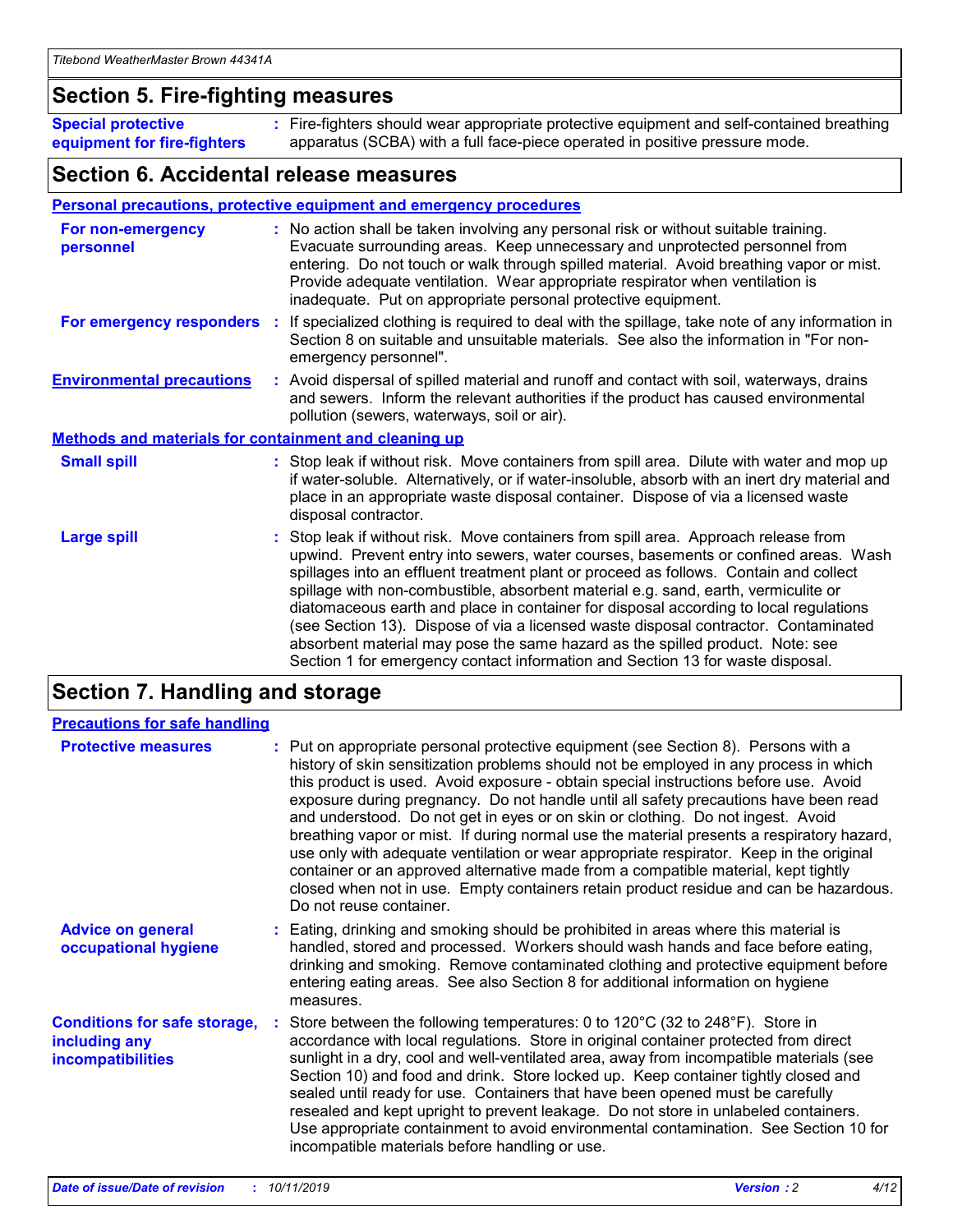## **Section 8. Exposure controls/personal protection**

#### **Control parameters**

#### **Occupational exposure limits**

| <b>Ingredient name</b>                               |    |                        | <b>Exposure limits</b>                                                                                                                                                                                                                                                                                                                                                                                                                                                                                                                                                                                                 |
|------------------------------------------------------|----|------------------------|------------------------------------------------------------------------------------------------------------------------------------------------------------------------------------------------------------------------------------------------------------------------------------------------------------------------------------------------------------------------------------------------------------------------------------------------------------------------------------------------------------------------------------------------------------------------------------------------------------------------|
| 3-aminopropyltriethoxysilane<br>Dibutyltin dilaurate |    |                        | None.<br>ACGIH TLV (United States, 3/2019). Absorbed through skin.<br>Notes: as Sn<br>TWA: 0.1 mg/m <sup>3</sup> , (as Sn) 8 hours.<br>STEL: 0.2 mg/m <sup>3</sup> , (as Sn) 15 minutes.<br>NIOSH REL (United States, 10/2016). Absorbed through skin.<br>Notes: as Sn<br>TWA: 0.1 mg/m <sup>3</sup> , (as Sn) 10 hours.<br>OSHA PEL (United States, 5/2018). Notes: as Sn<br>TWA: $0.1 \text{ mg/m}^3$ , (as Sn) 8 hours.<br>OSHA PEL 1989 (United States, 3/1989). Absorbed through skin.<br>Notes: measured as Sn<br>TWA: 0.1 mg/m <sup>3</sup> , (measured as Sn) 8 hours. Form: Organic                           |
| <b>Appropriate engineering</b><br>controls           |    |                        | : If user operations generate dust, fumes, gas, vapor or mist, use process enclosures,<br>local exhaust ventilation or other engineering controls to keep worker exposure to<br>airborne contaminants below any recommended or statutory limits.                                                                                                                                                                                                                                                                                                                                                                       |
| <b>Environmental exposure</b><br><b>controls</b>     |    |                        | Emissions from ventilation or work process equipment should be checked to ensure<br>they comply with the requirements of environmental protection legislation. In some<br>cases, fume scrubbers, filters or engineering modifications to the process equipment<br>will be necessary to reduce emissions to acceptable levels.                                                                                                                                                                                                                                                                                          |
| <b>Individual protection measures</b>                |    |                        |                                                                                                                                                                                                                                                                                                                                                                                                                                                                                                                                                                                                                        |
| <b>Hygiene measures</b>                              |    |                        | : Wash hands, forearms and face thoroughly after handling chemical products, before<br>eating, smoking and using the lavatory and at the end of the working period.<br>Appropriate techniques should be used to remove potentially contaminated clothing.<br>Contaminated work clothing should not be allowed out of the workplace. Wash<br>contaminated clothing before reusing. Ensure that eyewash stations and safety<br>showers are close to the workstation location.                                                                                                                                            |
| <b>Eye/face protection</b>                           |    |                        | : Safety eyewear complying with an approved standard should be used when a risk<br>assessment indicates this is necessary to avoid exposure to liquid splashes, mists,<br>gases or dusts. If contact is possible, the following protection should be worn, unless<br>the assessment indicates a higher degree of protection: chemical splash goggles.                                                                                                                                                                                                                                                                  |
| <b>Skin protection</b>                               |    |                        |                                                                                                                                                                                                                                                                                                                                                                                                                                                                                                                                                                                                                        |
| <b>Hand protection</b>                               |    |                        | : Chemical-resistant, impervious gloves complying with an approved standard should be<br>worn at all times when handling chemical products if a risk assessment indicates this is<br>necessary. Considering the parameters specified by the glove manufacturer, check<br>during use that the gloves are still retaining their protective properties. It should be<br>noted that the time to breakthrough for any glove material may be different for different<br>glove manufacturers. In the case of mixtures, consisting of several substances, the<br>protection time of the gloves cannot be accurately estimated. |
| <b>Body protection</b>                               |    | handling this product. | Personal protective equipment for the body should be selected based on the task being<br>performed and the risks involved and should be approved by a specialist before                                                                                                                                                                                                                                                                                                                                                                                                                                                |
| <b>Other skin protection</b>                         |    |                        | : Appropriate footwear and any additional skin protection measures should be selected<br>based on the task being performed and the risks involved and should be approved by a<br>specialist before handling this product.                                                                                                                                                                                                                                                                                                                                                                                              |
| <b>Respiratory protection</b>                        | ÷. | aspects of use.        | Based on the hazard and potential for exposure, select a respirator that meets the<br>appropriate standard or certification. Respirators must be used according to a<br>respiratory protection program to ensure proper fitting, training, and other important                                                                                                                                                                                                                                                                                                                                                         |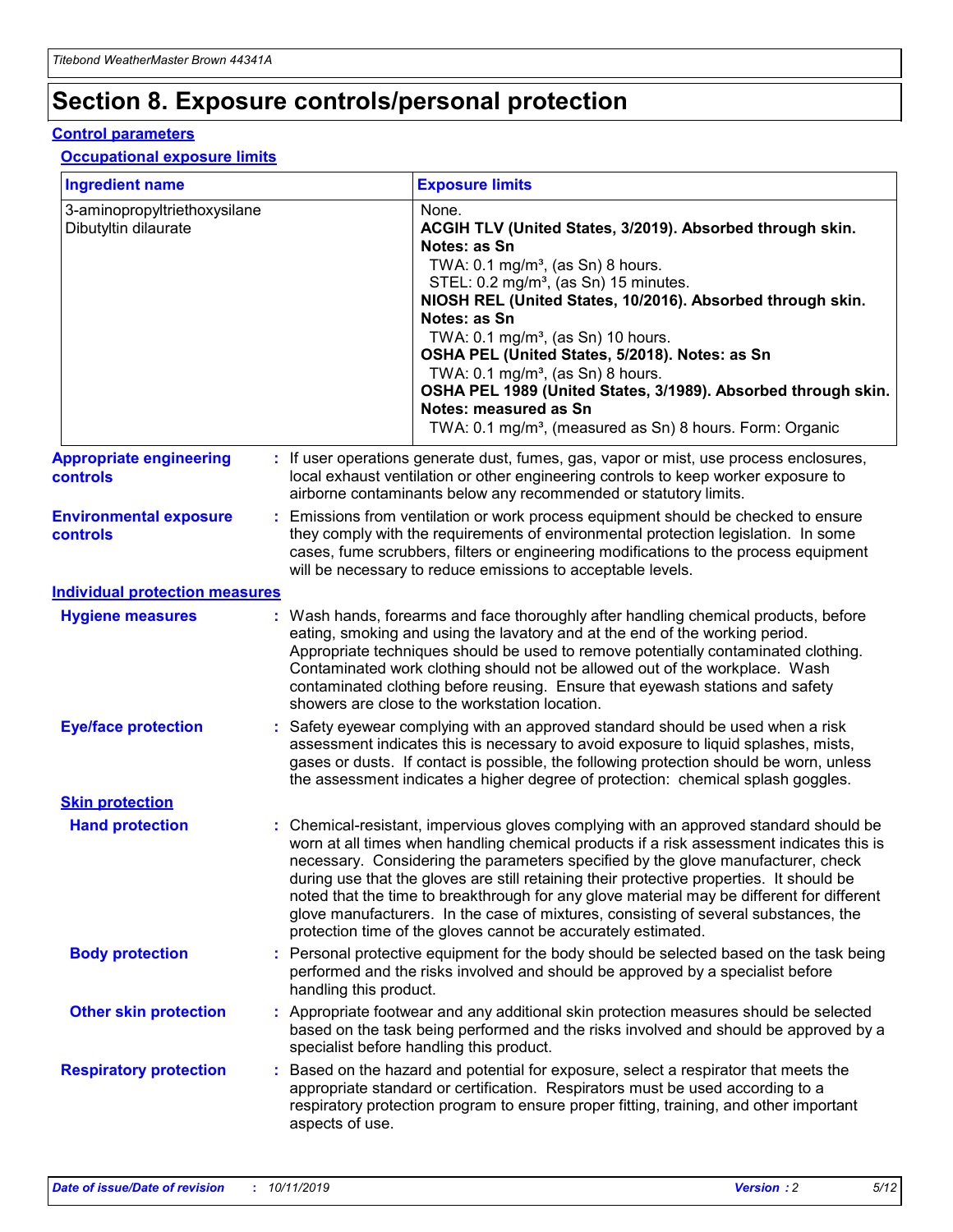### **Section 9. Physical and chemical properties**

#### **Appearance**

| <b>Physical state</b>                             | : Liquid. [Paste.]                                                |
|---------------------------------------------------|-------------------------------------------------------------------|
| <b>Color</b>                                      | : Brown.                                                          |
| Odor                                              | : None [Slight]                                                   |
| <b>Odor threshold</b>                             | : Not available.                                                  |
| рH                                                | : Not applicable.                                                 |
| <b>Melting point</b>                              | : Not available.                                                  |
| <b>Boiling point</b>                              | : >100°C (>212°F)                                                 |
| <b>Flash point</b>                                | : Closed cup: >200°C (>392°F) [Setaflash.]                        |
| <b>Evaporation rate</b>                           | $:$ <1 (butyl acetate = 1)                                        |
| <b>Flammability (solid, gas)</b>                  | : Not available.                                                  |
| Lower and upper explosive<br>(flammable) limits   | : Not available.                                                  |
| <b>VOC (less water, less</b><br>exempt solvents)  | : 0 g/l                                                           |
| <b>Volatility</b>                                 | $: 0\%$ (w/w)                                                     |
| <b>Vapor density</b>                              | : Not available.                                                  |
| <b>Relative density</b>                           | : 1.4329                                                          |
| <b>Solubility</b>                                 | : Insoluble in the following materials: cold water and hot water. |
| <b>Solubility in water</b>                        | : Not available.                                                  |
| <b>Partition coefficient: n-</b><br>octanol/water | $:$ Not available.                                                |
| <b>Auto-ignition temperature</b>                  | : Not available.                                                  |
| <b>Decomposition temperature</b>                  | : Not available.                                                  |
| <b>Viscosity</b>                                  | : Not available.                                                  |

### **Section 10. Stability and reactivity**

| <b>Reactivity</b>                            | : No specific test data related to reactivity available for this product or its ingredients.              |
|----------------------------------------------|-----------------------------------------------------------------------------------------------------------|
| <b>Chemical stability</b>                    | : The product is stable.                                                                                  |
| <b>Possibility of hazardous</b><br>reactions | : Under normal conditions of storage and use, hazardous reactions will not occur.                         |
| <b>Conditions to avoid</b>                   | : No specific data.                                                                                       |
| <b>Incompatible materials</b>                | : No specific data.                                                                                       |
| <b>Hazardous decomposition</b><br>products   | : Under normal conditions of storage and use, hazardous decomposition products should<br>not be produced. |

## **Section 11. Toxicological information**

### **Information on toxicological effects**

#### **Acute toxicity**

| <b>Product/ingredient name</b> | <b>Result</b> | <b>Species</b> | <b>Dose</b>         | <b>Exposure</b> |
|--------------------------------|---------------|----------------|---------------------|-----------------|
| 3-aminopropyltriethoxysilane   | ILD50 Dermal  | Rabbit         | $4.29$ g/kg         |                 |
|                                | ILD50 Oral    | Rat            | $1.57$ g/kg         |                 |
| Dibutyltin dilaurate           | LD50 Oral     | Rat            | $175 \text{ mg/kg}$ |                 |

**Irritation/Corrosion**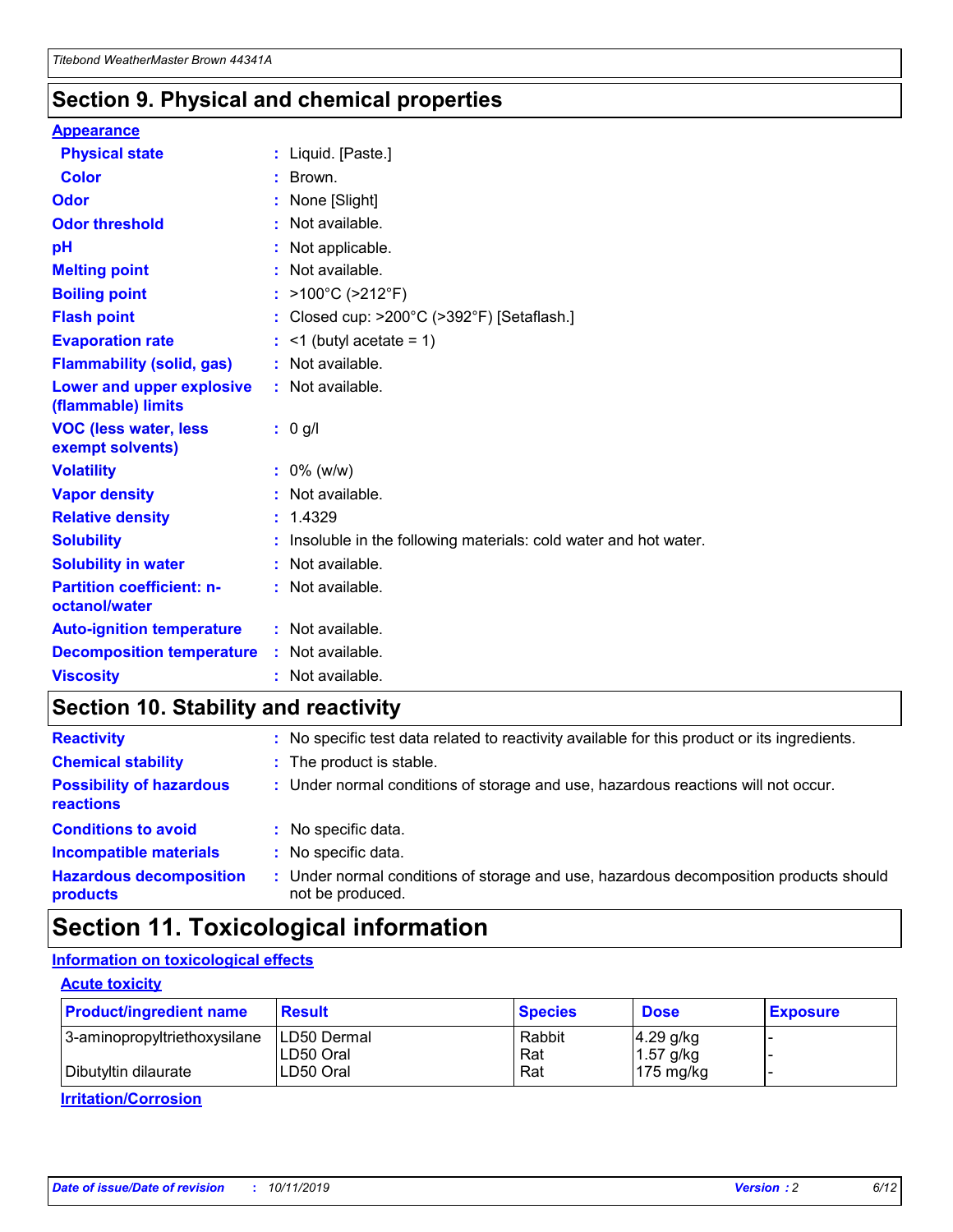## **Section 11. Toxicological information**

| <b>Product/ingredient name</b> | <b>Result</b>            | <b>Species</b> | <b>Score</b> | <b>Exposure</b>     | <b>Observation</b> |
|--------------------------------|--------------------------|----------------|--------------|---------------------|--------------------|
| 3-aminopropyltriethoxysilane   | Eyes - Mild irritant     | Rabbit         |              | $100 \text{ mg}$    |                    |
|                                | Eyes - Severe irritant   | Rabbit         |              | 24 hours 750        |                    |
|                                |                          |                |              | ug                  |                    |
|                                | Skin - Severe irritant   | Rabbit         |              | 24 hours 5          |                    |
|                                |                          |                |              | mq                  |                    |
| Dibutyltin dilaurate           | Eyes - Moderate irritant | Rabbit         |              | <b>24 hours 100</b> |                    |
|                                | Skin - Severe irritant   | Rabbit         |              | mg<br>500 mg        |                    |
|                                |                          |                |              |                     |                    |

#### **Sensitization**

Not available.

#### **Mutagenicity**

Not available.

#### **Carcinogenicity**

Not available.

#### **Reproductive toxicity**

Not available.

#### **Teratogenicity**

Not available.

#### **Specific target organ toxicity (single exposure)**

Not available.

#### **Specific target organ toxicity (repeated exposure)**

| <b>Name</b>                                                                  |                                                                                                                             | <b>Category</b> | <b>Route of</b><br>exposure  | <b>Target organs</b> |
|------------------------------------------------------------------------------|-----------------------------------------------------------------------------------------------------------------------------|-----------------|------------------------------|----------------------|
| Dibutyltin dilaurate                                                         |                                                                                                                             | Category 1      | $\qquad \qquad \blacksquare$ | respiratory system   |
| <b>Aspiration hazard</b><br>Not available.                                   |                                                                                                                             |                 |                              |                      |
| <b>Information on the likely</b><br>routes of exposure                       | : Not available.                                                                                                            |                 |                              |                      |
| <b>Potential acute health effects</b>                                        |                                                                                                                             |                 |                              |                      |
| <b>Eye contact</b>                                                           | : May cause eye irritation.                                                                                                 |                 |                              |                      |
| <b>Inhalation</b>                                                            | : No known significant effects or critical hazards.                                                                         |                 |                              |                      |
| <b>Skin contact</b>                                                          | : May cause skin irritation.                                                                                                |                 |                              |                      |
| <b>Ingestion</b>                                                             | : No known significant effects or critical hazards.                                                                         |                 |                              |                      |
| Symptoms related to the physical, chemical and toxicological characteristics |                                                                                                                             |                 |                              |                      |
| <b>Eye contact</b>                                                           | : Adverse symptoms may include the following:<br>irritation<br>watering<br>redness                                          |                 |                              |                      |
| <b>Inhalation</b>                                                            | : Adverse symptoms may include the following:<br>reduced fetal weight<br>increase in fetal deaths<br>skeletal malformations |                 |                              |                      |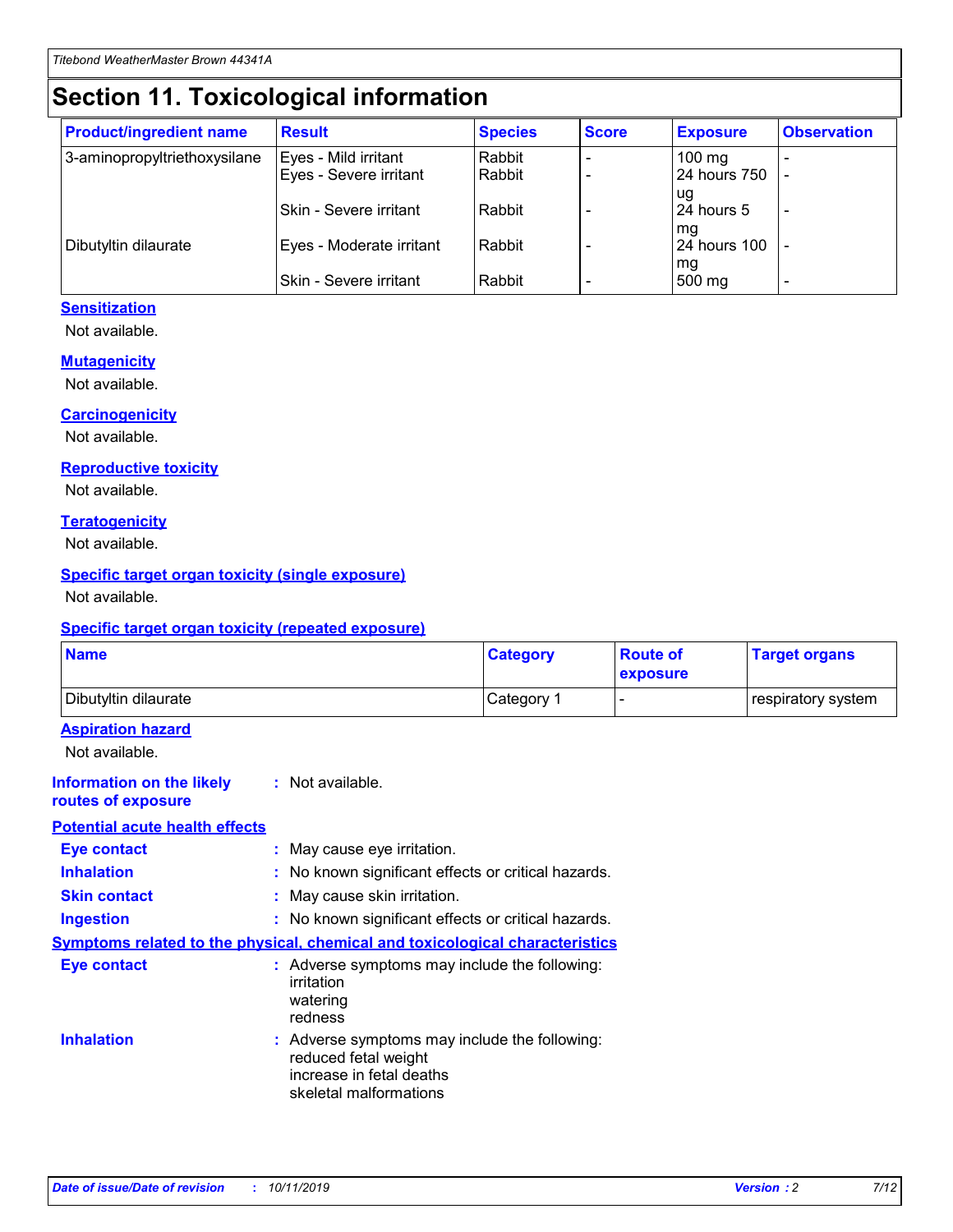# **Section 11. Toxicological information**

| <b>Skin contact</b>                     | : Adverse symptoms may include the following:<br>irritation<br>redness<br>reduced fetal weight<br>increase in fetal deaths<br>skeletal malformations |  |
|-----------------------------------------|------------------------------------------------------------------------------------------------------------------------------------------------------|--|
| <b>Ingestion</b>                        | : Adverse symptoms may include the following:<br>reduced fetal weight<br>increase in fetal deaths<br>skeletal malformations                          |  |
|                                         | Delayed and immediate effects and also chronic effects from short and long term exposure                                                             |  |
| <b>Short term exposure</b>              |                                                                                                                                                      |  |
| <b>Potential immediate</b><br>effects   | : Not available.                                                                                                                                     |  |
| <b>Potential delayed effects</b>        | : Not available.                                                                                                                                     |  |
| <b>Long term exposure</b>               |                                                                                                                                                      |  |
| <b>Potential immediate</b><br>effects   | : Not available.                                                                                                                                     |  |
| <b>Potential delayed effects</b>        | : Not available.                                                                                                                                     |  |
| <b>Potential chronic health effects</b> |                                                                                                                                                      |  |
| Not available.                          |                                                                                                                                                      |  |
| <b>General</b>                          | : Once sensitized, a severe allergic reaction may occur when subsequently exposed to<br>very low levels.                                             |  |
| <b>Carcinogenicity</b>                  | : No known significant effects or critical hazards.                                                                                                  |  |
| <b>Mutagenicity</b>                     | : No known significant effects or critical hazards.                                                                                                  |  |
| <b>Teratogenicity</b>                   | May damage the unborn child.                                                                                                                         |  |
| <b>Developmental effects</b>            | : No known significant effects or critical hazards.                                                                                                  |  |
| <b>Fertility effects</b>                | May damage fertility.                                                                                                                                |  |
| <b>Numerical measures of toxicity</b>   |                                                                                                                                                      |  |
| <b>Acute toxicity estimates</b>         |                                                                                                                                                      |  |
| الملحلة والمستحقق فالمرابط              |                                                                                                                                                      |  |

Not available.

## **Section 12. Ecological information**

#### **Toxicity**

| <b>Product/ingredient name</b> | <b>Result</b>                     | <b>Species</b>                       | <b>Exposure</b> |
|--------------------------------|-----------------------------------|--------------------------------------|-----------------|
| Dibutyltin dilaurate           | Chronic EC10 > 2 mg/l Fresh water | Algae - Scenedesmus<br>I subspicatus | l 96 hours i    |

### **Persistence and degradability**

| <b>Product/ingredient name</b> | <b>Test</b>                                                                    | <b>Result</b>  |                   | <b>Dose</b> | <b>Inoculum</b>         |
|--------------------------------|--------------------------------------------------------------------------------|----------------|-------------------|-------------|-------------------------|
| Dibutyltin dilaurate           | OECD 301F<br>Ready<br>Biodegradability -<br>Manometric<br>Respirometry<br>Test | 23 % - 28 days |                   |             |                         |
| <b>Product/ingredient name</b> | <b>Aquatic half-life</b>                                                       |                | <b>Photolysis</b> |             | <b>Biodegradability</b> |
| Dibutyltin dilaurate           |                                                                                |                |                   |             | Inherent                |

### **Bioaccumulative potential**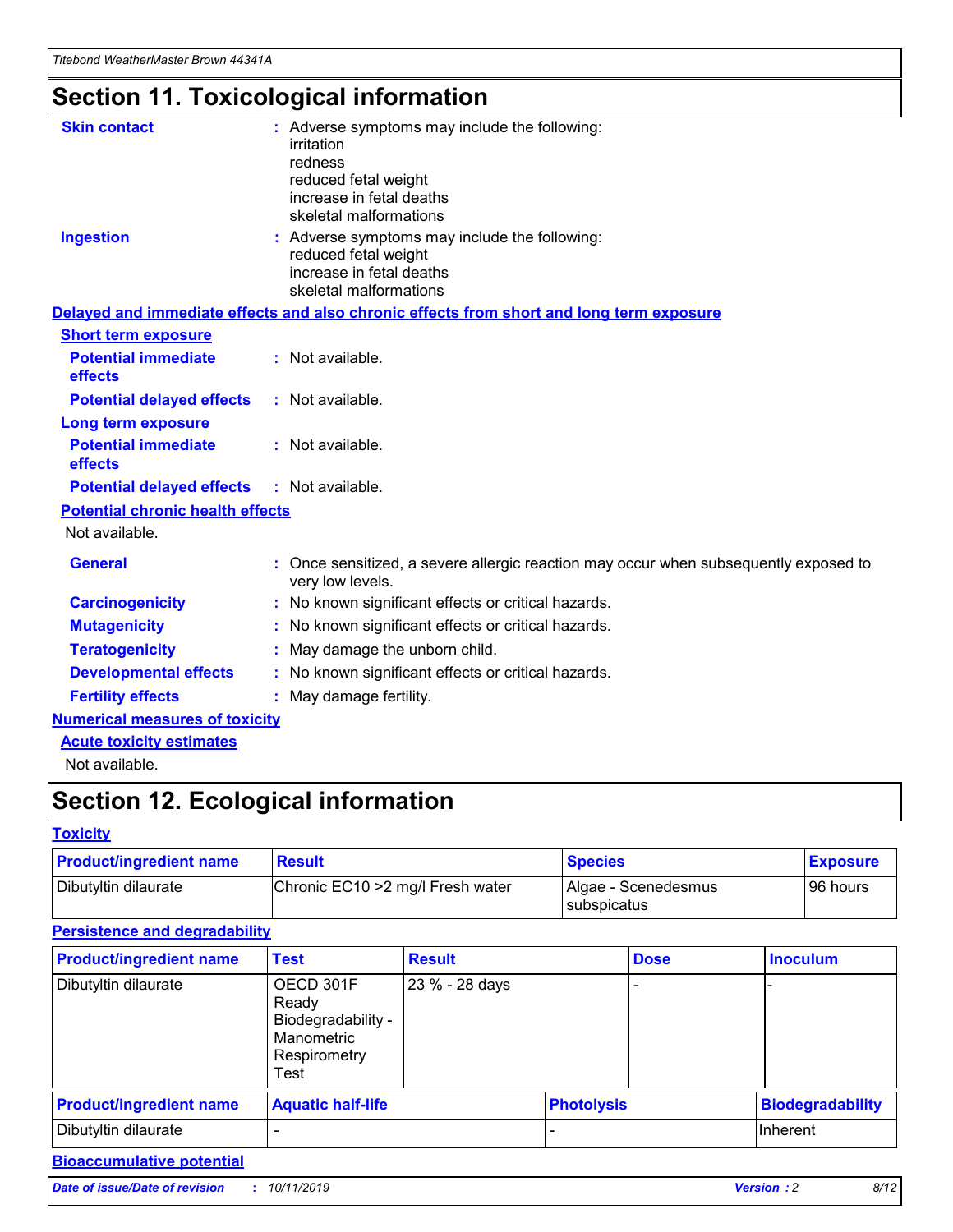## **Section 12. Ecological information**

| <b>Product/ingredient name</b> | $LoaPow$ | <b>BCF</b> | <b>Potential</b> |
|--------------------------------|----------|------------|------------------|
| 3-aminopropyltriethoxysilane   | 1.7      | 3.4        | low              |
| Dibutyltin dilaurate           | 4.44     | 2.91       | low              |

#### **Mobility in soil**

| <b>Soil/water partition</b><br>coefficient (K <sub>oc</sub> ) | : Not available.                                    |
|---------------------------------------------------------------|-----------------------------------------------------|
| <b>Other adverse effects</b>                                  | : No known significant effects or critical hazards. |

### **Section 13. Disposal considerations**

**Disposal methods :**

The generation of waste should be avoided or minimized wherever possible. Disposal of this product, solutions and any by-products should at all times comply with the requirements of environmental protection and waste disposal legislation and any regional local authority requirements. Dispose of surplus and non-recyclable products via a licensed waste disposal contractor. Waste should not be disposed of untreated to the sewer unless fully compliant with the requirements of all authorities with jurisdiction. Waste packaging should be recycled. Incineration or landfill should only be considered when recycling is not feasible. This material and its container must be disposed of in a safe way. Care should be taken when handling emptied containers that have not been cleaned or rinsed out. Empty containers or liners may retain some product residues. Avoid dispersal of spilled material and runoff and contact with soil, waterways, drains and sewers.

## **Section 14. Transport information**

|                                      | <b>DOT</b><br><b>Classification</b> | <b>TDG</b><br><b>Classification</b> | <b>Mexico</b><br><b>Classification</b> | <b>ADR/RID</b>               | <b>IMDG</b>    | <b>IATA</b>              |
|--------------------------------------|-------------------------------------|-------------------------------------|----------------------------------------|------------------------------|----------------|--------------------------|
| <b>UN number</b>                     | Not regulated.                      | Not regulated.                      | Not regulated.                         | Not regulated.               | Not regulated. | Not regulated.           |
| <b>UN proper</b><br>shipping name    |                                     |                                     |                                        |                              |                |                          |
| <b>Transport</b><br>hazard class(es) | $\blacksquare$                      | $\overline{\phantom{0}}$            | $\overline{\phantom{a}}$               | $\qquad \qquad \blacksquare$ | $\blacksquare$ | $\overline{\phantom{0}}$ |
| <b>Packing group</b>                 | $\overline{\phantom{a}}$            | -                                   |                                        | -                            |                | -                        |
| <b>Environmental</b><br>hazards      | No.                                 | No.                                 | No.                                    | No.                          | No.            | No.                      |

## **Section 15. Regulatory information**

#### **U.S. Federal regulations**

#### **SARA 302/304**

#### **Composition/information on ingredients**

No products were found.

**SARA 304 RQ :** Not applicable.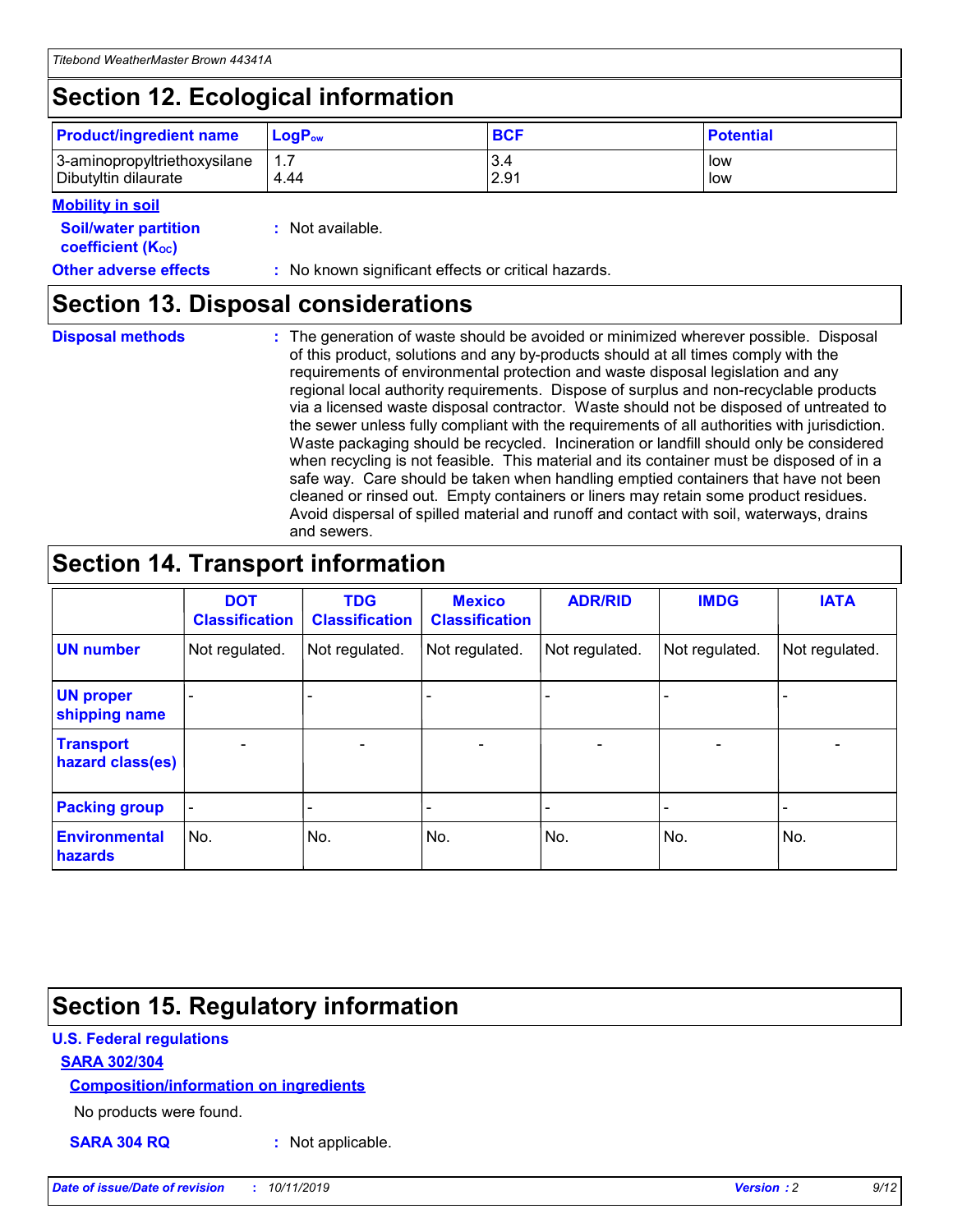## **Section 15. Regulatory information**

#### **SARA 311/312**

**Classification :** EYE IRRITATION - Category 2B SKIN SENSITIZATION - Category 1 TOXIC TO REPRODUCTION (Fertility) - Category 1B TOXIC TO REPRODUCTION (Unborn child) - Category 1B

#### **Composition/information on ingredients**

| <b>Name</b>                  | $\frac{9}{6}$ | <b>Classification</b>                                                                                            |
|------------------------------|---------------|------------------------------------------------------------------------------------------------------------------|
| 3-aminopropyltriethoxysilane | $\leq$ 3      | <b>FLAMMABLE LIQUIDS - Category 4</b><br><b>ACUTE TOXICITY (oral) - Category 4</b>                               |
|                              |               | SKIN IRRITATION - Category 2<br><b>EYE IRRITATION - Category 2A</b>                                              |
| Dibutyltin dilaurate         | ≤0.3          | ACUTE TOXICITY (oral) - Category 3<br>SKIN CORROSION - Category 1C                                               |
|                              |               | SERIOUS EYE DAMAGE - Category 1<br>SKIN SENSITIZATION - Category 1<br><b>GERM CELL MUTAGENICITY - Category 2</b> |
|                              |               | TOXIC TO REPRODUCTION (Fertility) - Category 1B<br>TOXIC TO REPRODUCTION (Unborn child) - Category 1B            |
|                              |               | SPECIFIC TARGET ORGAN TOXICITY (REPEATED<br>EXPOSURE) (respiratory system) - Category 1                          |

#### **State regulations**

| <b>Massachusetts</b> | : None of the components are listed. |
|----------------------|--------------------------------------|
| <b>New York</b>      | : None of the components are listed. |
| <b>New Jersey</b>    | : None of the components are listed. |
| <b>Pennsylvania</b>  | : None of the components are listed. |

#### **California Prop. 65**

**A** WARNING: This product can expose you to methanol, which is known to the State of California to cause birth defects or other reproductive harm. For more information go to www.P65Warnings.ca.gov.

| <b>Ingredient name</b> | No significant risk Maximum<br>level | acceptable dosage<br>level |
|------------------------|--------------------------------------|----------------------------|
| methanol               |                                      | Yes.                       |

#### **International regulations**

**Chemical Weapon Convention List Schedules I, II & III Chemicals** Not listed.

#### **Montreal Protocol**

Not listed.

#### **Stockholm Convention on Persistent Organic Pollutants**

Not listed.

### **UNECE Aarhus Protocol on POPs and Heavy Metals**

Not listed.

#### **Inventory list**

### **China :** All components are listed or exempted.

**United States TSCA 8(b) inventory :** All components are active or exempted.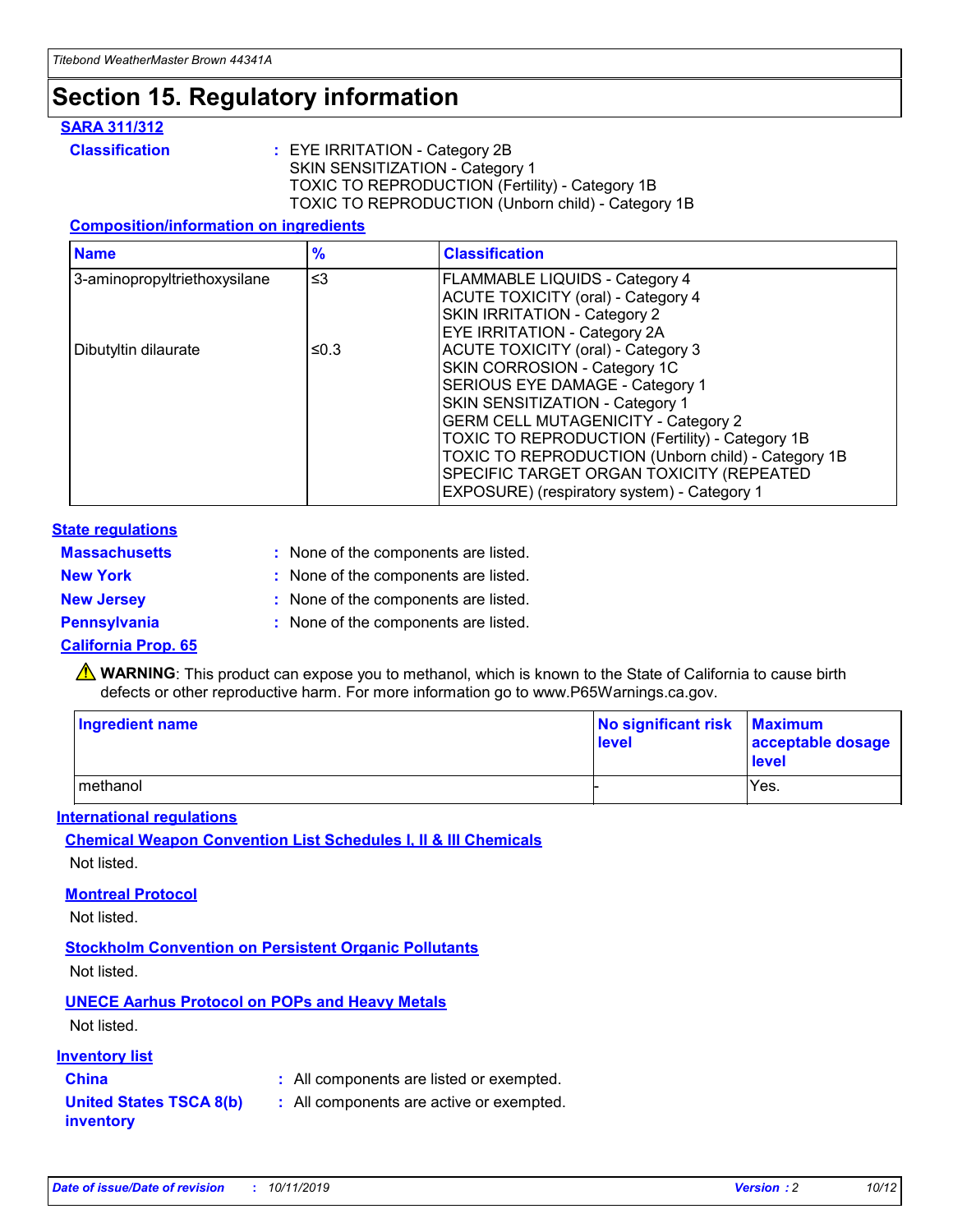## **Section 16. Other information**

**Hazardous Material Information System (U.S.A.)**



**Caution: HMIS® ratings are based on a 0-4 rating scale, with 0 representing minimal hazards or risks, and 4 representing significant hazards or risks. Although HMIS® ratings and the associated label are not required on SDSs or products leaving a facility under 29 CFR 1910.1200, the preparer may choose to provide them. HMIS® ratings are to be used with a fully implemented HMIS® program. HMIS® is a registered trademark and service mark of the American Coatings Association, Inc.**

**The customer is responsible for determining the PPE code for this material. For more information on HMIS® Personal Protective Equipment (PPE) codes, consult the HMIS® Implementation Manual.**

#### **National Fire Protection Association (U.S.A.)**



**Reprinted with permission from NFPA 704-2001, Identification of the Hazards of Materials for Emergency Response Copyright ©1997, National Fire Protection Association, Quincy, MA 02269. This reprinted material is not the complete and official position of the National Fire Protection Association, on the referenced subject which is represented only by the standard in its entirety.**

**Copyright ©2001, National Fire Protection Association, Quincy, MA 02269. This warning system is intended to be interpreted and applied only by properly trained individuals to identify fire, health and reactivity hazards of chemicals. The user is referred to certain limited number of chemicals with recommended classifications in NFPA 49 and NFPA 325, which would be used as a guideline only. Whether the chemicals are classified by NFPA or not, anyone using the 704 systems to classify chemicals does so at their own risk.**

#### **Procedure used to derive the classification**

| <b>Classification</b>                                                                                                                                                                  |                                                                                                                                                                                                                                                                   | <b>Justification</b>                                                                                                                                                                                                                                                                                       |  |
|----------------------------------------------------------------------------------------------------------------------------------------------------------------------------------------|-------------------------------------------------------------------------------------------------------------------------------------------------------------------------------------------------------------------------------------------------------------------|------------------------------------------------------------------------------------------------------------------------------------------------------------------------------------------------------------------------------------------------------------------------------------------------------------|--|
| <b>EYE IRRITATION - Category 2B</b><br>SKIN SENSITIZATION - Category 1<br><b>TOXIC TO REPRODUCTION (Fertility) - Category 1B</b><br>TOXIC TO REPRODUCTION (Unborn child) - Category 1B |                                                                                                                                                                                                                                                                   | Expert judgment<br>Expert judgment<br>Expert judgment<br>Expert judgment                                                                                                                                                                                                                                   |  |
| <b>History</b>                                                                                                                                                                         |                                                                                                                                                                                                                                                                   |                                                                                                                                                                                                                                                                                                            |  |
| Date of printing                                                                                                                                                                       | : 4/22/2022                                                                                                                                                                                                                                                       |                                                                                                                                                                                                                                                                                                            |  |
| Date of issue/Date of<br>revision                                                                                                                                                      | : 10/11/2019                                                                                                                                                                                                                                                      |                                                                                                                                                                                                                                                                                                            |  |
| Date of previous issue                                                                                                                                                                 | : 10/16/2020                                                                                                                                                                                                                                                      |                                                                                                                                                                                                                                                                                                            |  |
| <b>Version</b>                                                                                                                                                                         | $\therefore$ 2                                                                                                                                                                                                                                                    |                                                                                                                                                                                                                                                                                                            |  |
| <b>Key to abbreviations</b>                                                                                                                                                            | $\therefore$ ATE = Acute Toxicity Estimate<br><b>BCF</b> = Bioconcentration Factor<br>IATA = International Air Transport Association<br><b>IBC</b> = Intermediate Bulk Container<br><b>IMDG = International Maritime Dangerous Goods</b><br>$UN = United Nations$ | GHS = Globally Harmonized System of Classification and Labelling of Chemicals<br>LogPow = logarithm of the octanol/water partition coefficient<br>MARPOL = International Convention for the Prevention of Pollution From Ships, 1973<br>as modified by the Protocol of 1978. ("Marpol" = marine pollution) |  |